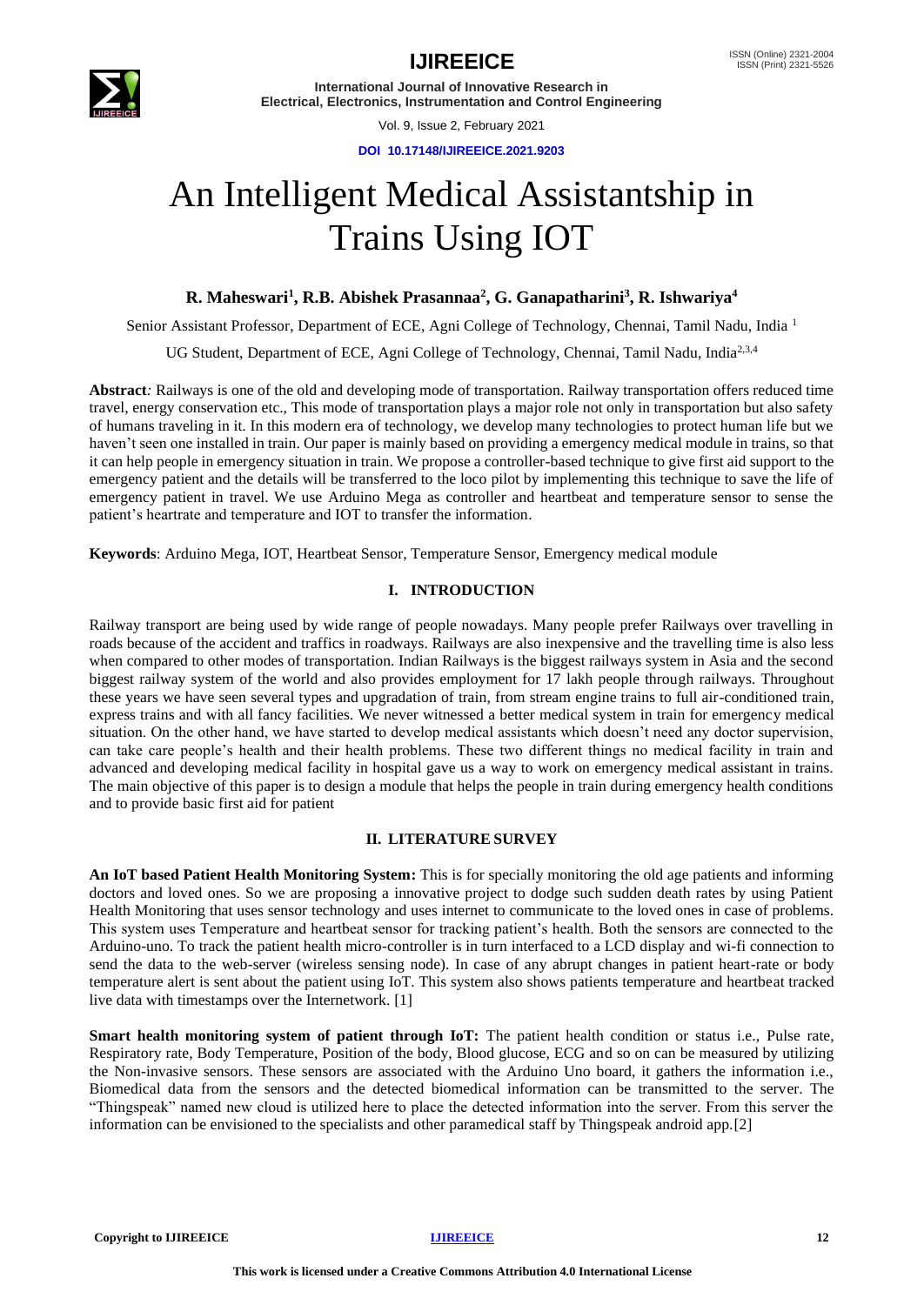

Vol. 9, Issue 2, February 2021

### **DOI 10.17148/IJIREEICE.2021.9203**

## **III.PROPOSED SYSTEM**

The System proposed here is built by using embedded system and IOT. Firstly we use Arduino MEGA for this system which is the main part of our project. We have temperature and heartbeat sensor to monitor the the human body temperature and heartbeat in emergency situation. There will be an emergency switch in each compartment which acts as input and APR module provides audio as emergency alert. The LCD will be placed in loco pilot room and all the data are uploaded in cloud using ESP8266 IOT module with an alert message

# **IV. BLOCK DIAGRAM**



# Fig 1. Block Diagram

**A. The Arduino Mega 2560** ia a microcontroller with 54 digital input/ output pins, 16 nalog inputs, 4 hardware ports , a 16 MHz crystal oscillator and there is also USB connection port, a power jack and a reset button



Fig 2. Arduino MEGA board

**B. The Liquid crystal display** is an electronic display module which we used to display the output

**C. Temperature Sensor** is a sensor which can be used to measure temperature with an electrical output proportional to the temperature in celcius



Fig 3. Temperature Sensor

**D. HeartBeat Sensor** which is used to measure the heart rate with a bright IR LED and a phototransistor to detect the pulse in the finger

**Copyright to IJIREEICE 13**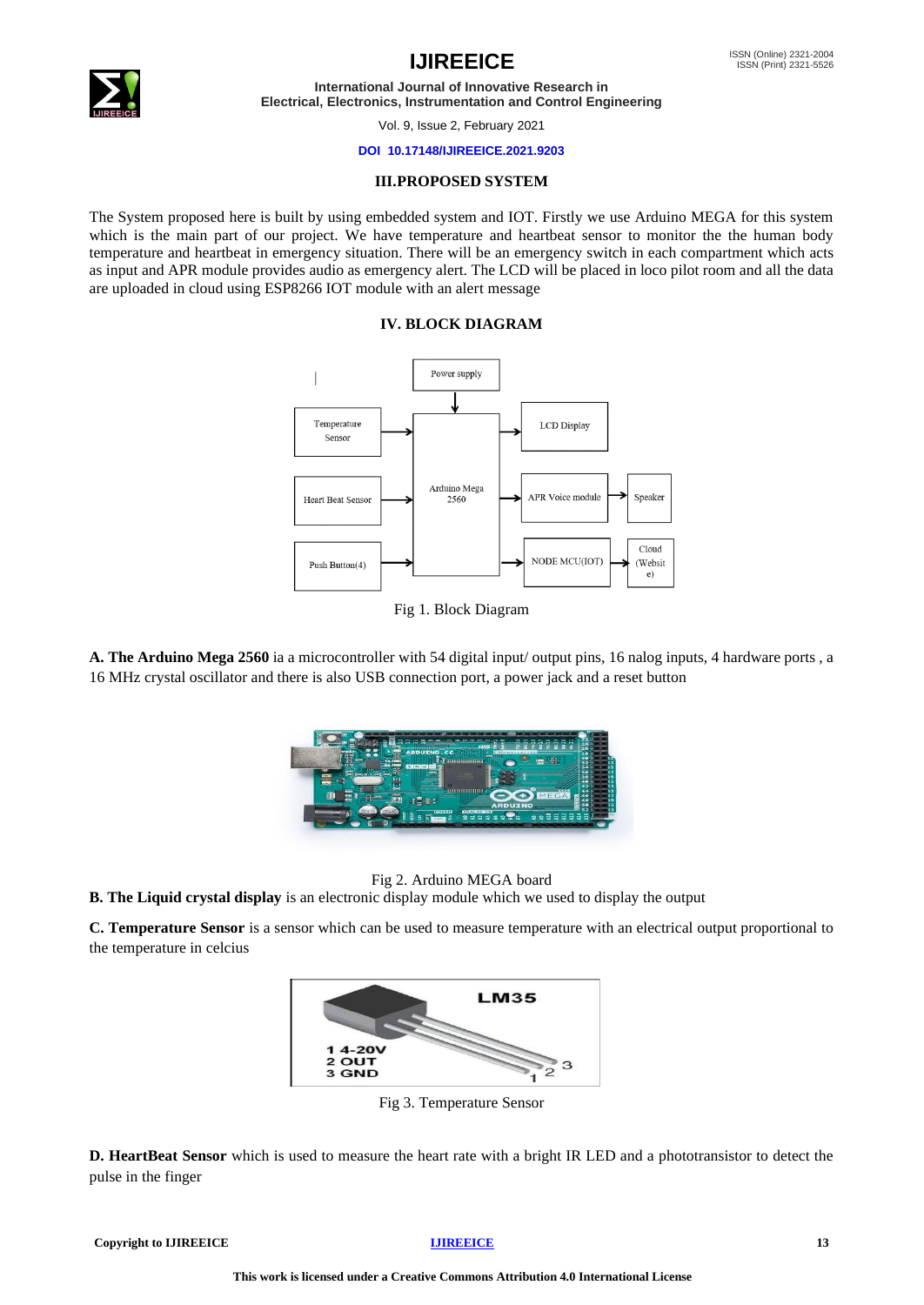

Vol. 9, Issue 2, February 2021

### **DOI 10.17148/IJIREEICE.2021.9203**



Fig 4. Heart Beat Sensor

**E. APR9600 voice IC** is a low-cost high performance sound record/replay IC which is used to store pre-recorded voices incorporating falsh analogue storage technique

**F. Node MCU(ESP 8266)** , the iot module used here, offers a bridge between the contoller and the Wi-Fi and it is also capabe of running self-contained applications



Fig 5. Node MCU

# **V. FLOWCHART AND WORKING OF THE SYSTEM**

The Arduino Mega 2560 microcontroller is the main part of our system. Since this is a basic emergency module we planned to measure heart beat and temperature of the patient using heart beat and temperature sensor and the measurements will be displayed in LCD. Simultaneously an alert voice message will be delivered to each compartment using APR Voice module, searching for any doctors aboard. All the data fetched with the help of sensors are updated to cloud therefore all the operations are controlled and monitored by IOT.